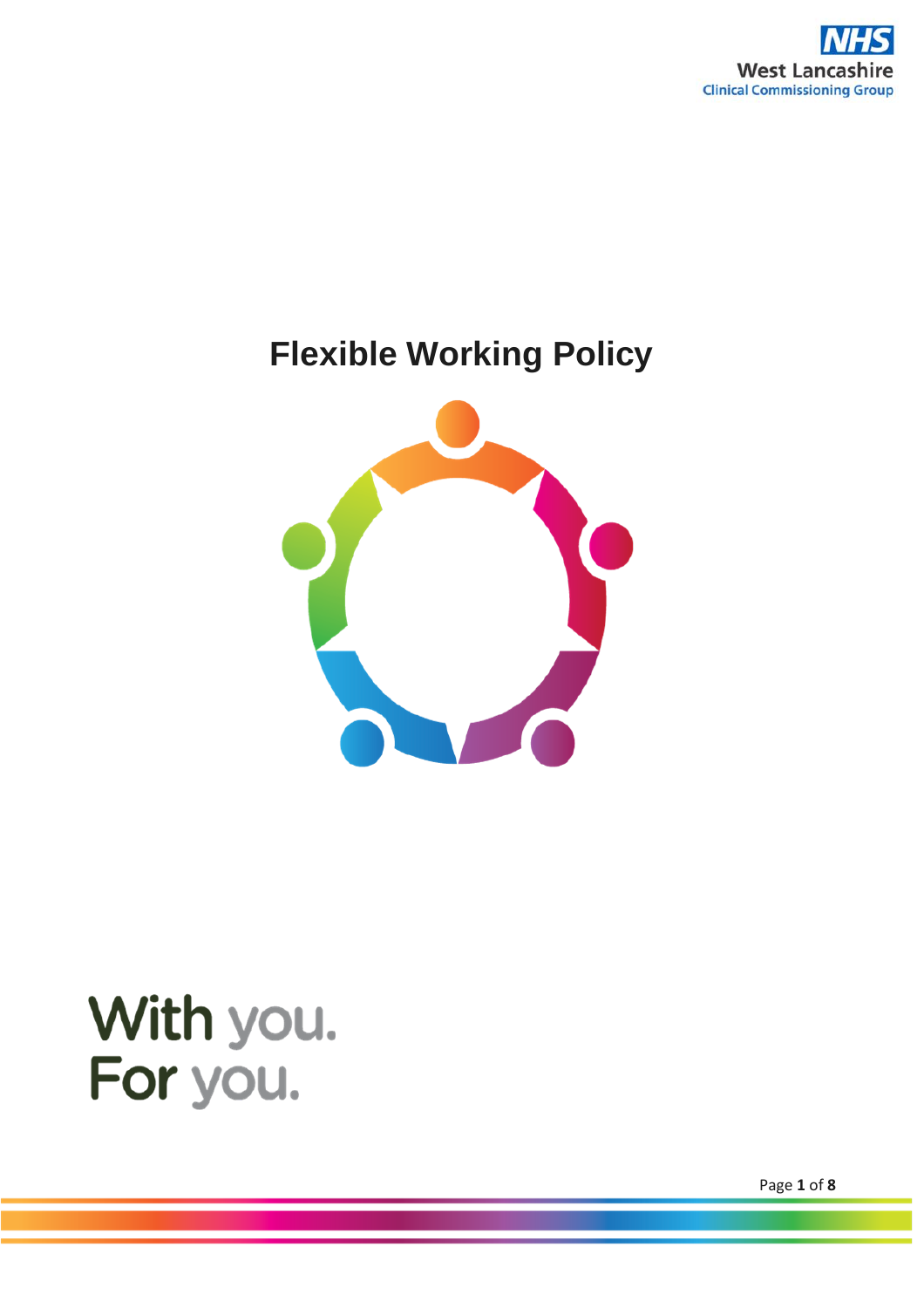| <b>Policy Title:</b>                |                                                                      | <b>Flexible Working Policy</b>                                                                                                                                                                                         |  |  |
|-------------------------------------|----------------------------------------------------------------------|------------------------------------------------------------------------------------------------------------------------------------------------------------------------------------------------------------------------|--|--|
| <b>Supersedes:</b>                  |                                                                      | 002                                                                                                                                                                                                                    |  |  |
| <b>Description of Amendment(s):</b> |                                                                      | Revision of the application and acknowledgement template<br>to include a proforma which covers the process from<br>application to outcome. Reference to the CCG being open<br>in considering all roles being flexible. |  |  |
| This policy will impact on:         |                                                                      | All CCG Staff                                                                                                                                                                                                          |  |  |
| <b>Financial Implications:</b>      |                                                                      | N/A                                                                                                                                                                                                                    |  |  |
| <b>Policy Area:</b>                 |                                                                      | Human Resources/Organisation Development                                                                                                                                                                               |  |  |
| <b>Version No:</b>                  |                                                                      | 003                                                                                                                                                                                                                    |  |  |
| <b>Issued By:</b>                   |                                                                      | <b>CSU Human Resources</b>                                                                                                                                                                                             |  |  |
| <b>Document Reference:</b>          |                                                                      | <b>HR08</b>                                                                                                                                                                                                            |  |  |
| <b>Effective Date:</b>              |                                                                      | 19th March 2021                                                                                                                                                                                                        |  |  |
| <b>Review Date:</b>                 |                                                                      | March 2023                                                                                                                                                                                                             |  |  |
| <b>Impact Assessment Date:</b>      |                                                                      | January 2021                                                                                                                                                                                                           |  |  |
|                                     |                                                                      |                                                                                                                                                                                                                        |  |  |
|                                     |                                                                      |                                                                                                                                                                                                                        |  |  |
| <b>Consultation:</b>                |                                                                      |                                                                                                                                                                                                                        |  |  |
|                                     |                                                                      |                                                                                                                                                                                                                        |  |  |
|                                     |                                                                      |                                                                                                                                                                                                                        |  |  |
| <b>Approved by Committees:</b>      | CCG Executive Committee (via electronic<br>19/03/21<br>consultation) |                                                                                                                                                                                                                        |  |  |
|                                     | <b>CCG Governing Body</b>                                            |                                                                                                                                                                                                                        |  |  |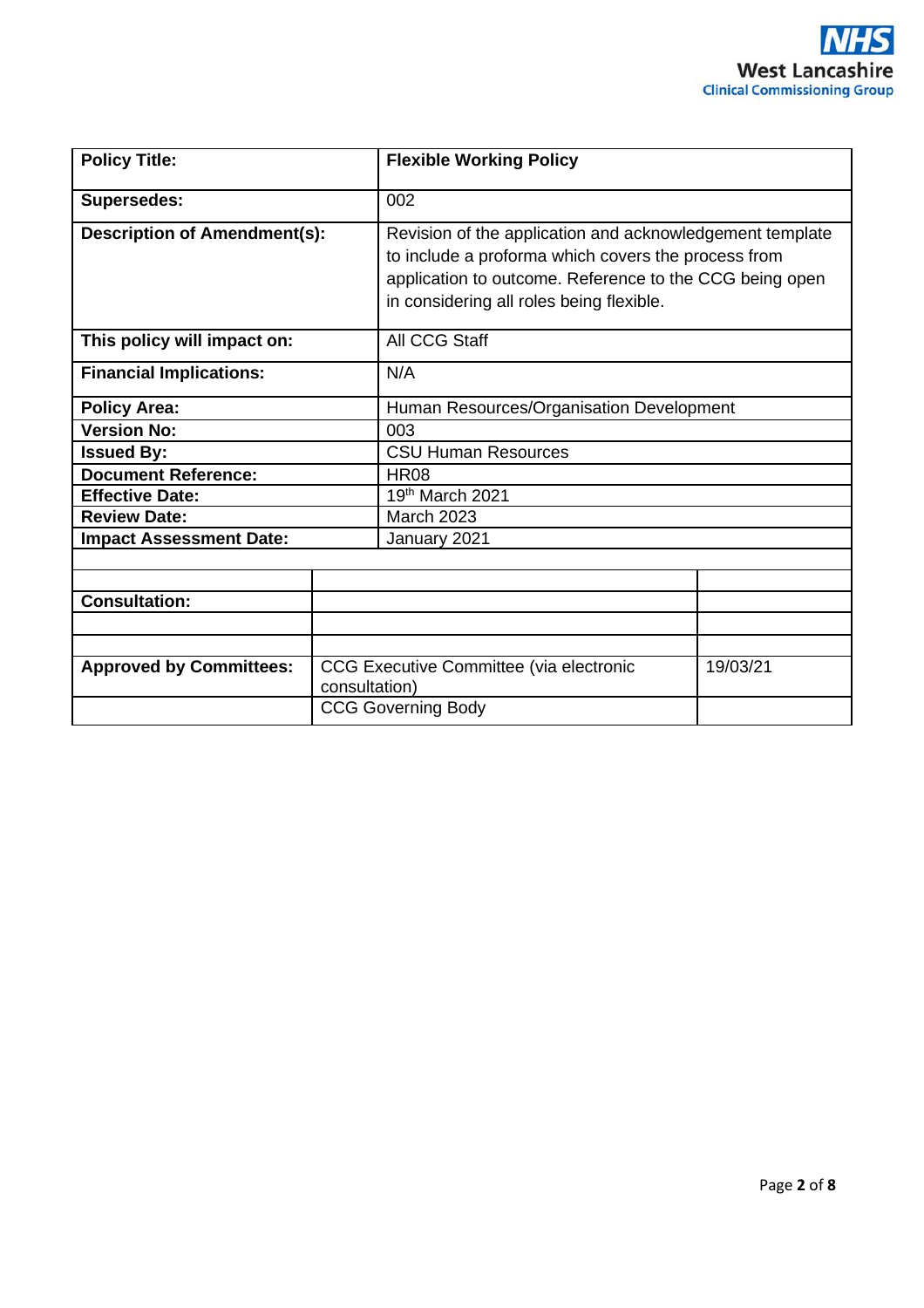#### **Contents**

#### **Part 1**

| 1.0 | <b>POLICY STATEMENT</b>      | 4 |
|-----|------------------------------|---|
| 2.0 | <b>PRINCIPLES</b>            | 4 |
| 3.0 | <b>EQUALITY STATEMENT</b>    | 5 |
| 4.0 | <b>MONITORING AND REVIEW</b> | 5 |
|     |                              |   |

#### **Part 2**

| 1.0 | <b>PROCEDURE</b>                             | 6 |
|-----|----------------------------------------------|---|
| 2.0 | <b>APPEAL PROCEDURE</b>                      |   |
|     | Appendix 1 FLEXIBLE WORKING REQUEST PROFORMA | 8 |
|     | Appendix 2 EQUALITY IMPACT ASSESSMENT        | 8 |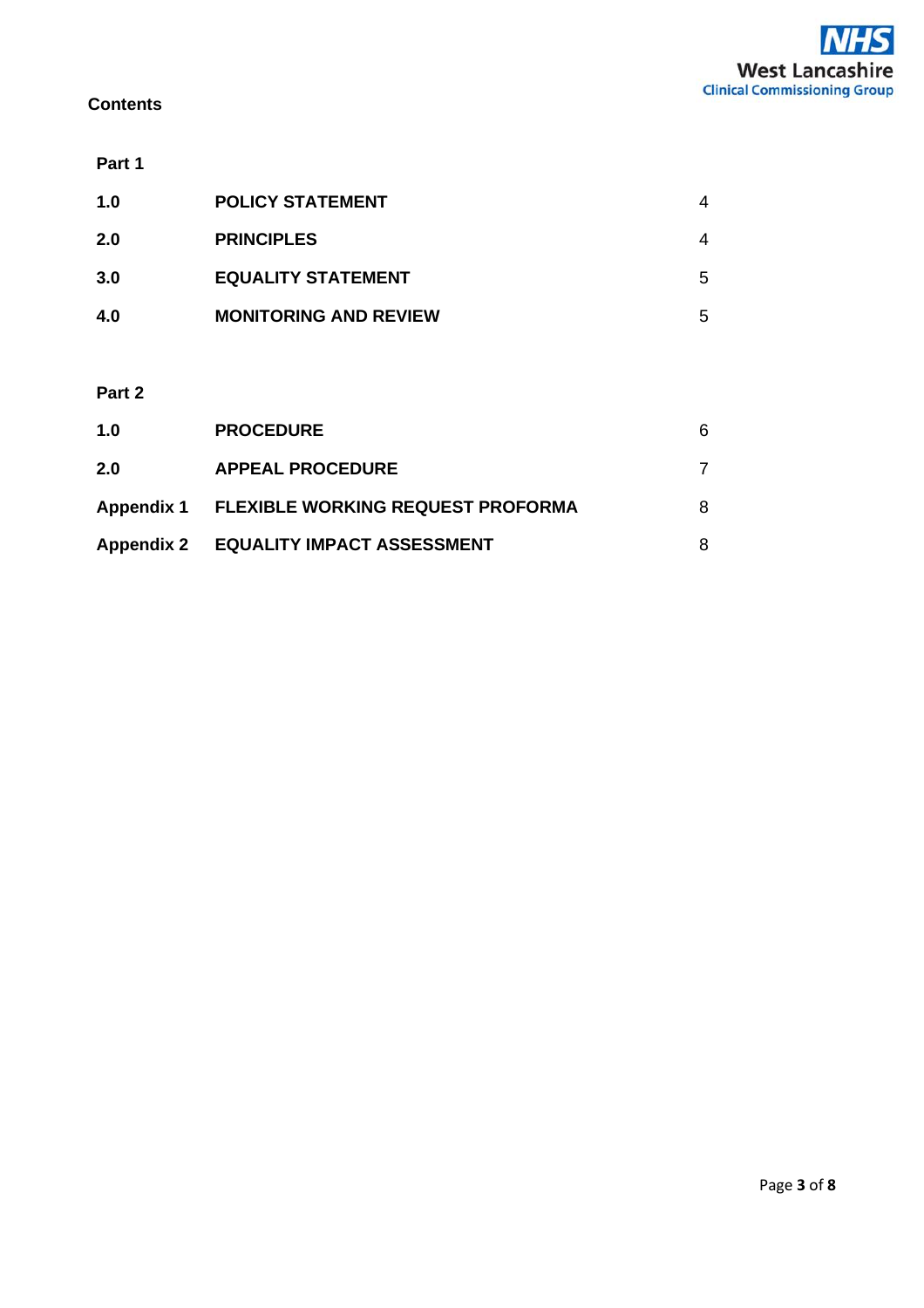

#### **Part 1 1. POLICY STATEMENT**

- 1.1 In order to maintain a committed and skilled workforce, able to deliver high quality, cost effective services in an environment which maximises opportunities for employees to balance work and personal commitments the CCG is committed to enabling and providing a range of flexible working options for employees. The CCG is open to improving opportunities and to considering all clinical or non-clinical permanent roles, at all levels across the CCG being flexible.
- 1.2 This policy sets out the flexible working arrangements that are available within the organisation and is supplemented by separate policies on different options.

#### **2. PRINCIPLES**

- 2.1 The Organisation has an overriding responsibility to deliver timely services. It also has the right to seek ways of developing the capacity of its services, improving the capabilities of its employees and improving effectiveness.
- 2.2 The statutory right to apply for flexible working applies to all employees who have worked for the same employer for at least 26 weeks. However, the CCG allows any employee, from their first day of employment onwards, the right to apply for a change in their contracted hours of work.
- 2.3 All requests will be given full and thorough consideration and no reasonable request will be refused. However, in certain circumstances the needs of the business may not allow for the request to be granted. There may be instances where a compromise to the original request may be feasible and in this instance, line managers should discuss this with the employee to determine suitability. If a request is denied, a full and detailed reason for the refusal will be given in writing to the employee.
- 2.4 Managers will ensure that staff who request a flexible working arrangement are aware of the implications (if any) on their terms and conditions of employment e.g. salary, annual leave, pension. Managers should seek the assistance of Human Resources where necessary.
- 2.5 Flexible working means different things to each employee and can relate to hours, duration and location of where employees work. As far as practicable the CCG may be able to offer flexible working arrangements such as:
	- Part-Time Working This is where an employee is contracted to a number of hours that are less than the normal hours of work of a comparable full-time employee.
	- Job Share This is normally where two people share the duties and responsibilities of one full-time post in a partnership arrangement.
	- Term-Time Working This is where there is agreement to allow an employee to take extended unpaid leave to coincide with the school holidays or to be contracted only to work during term time.
	- Flexible Working Flexible working allows employees to vary their actual working hours. This means that employees can vary their start and finish times to better fit their domestic responsibilities, travel arrangements or for work purposes.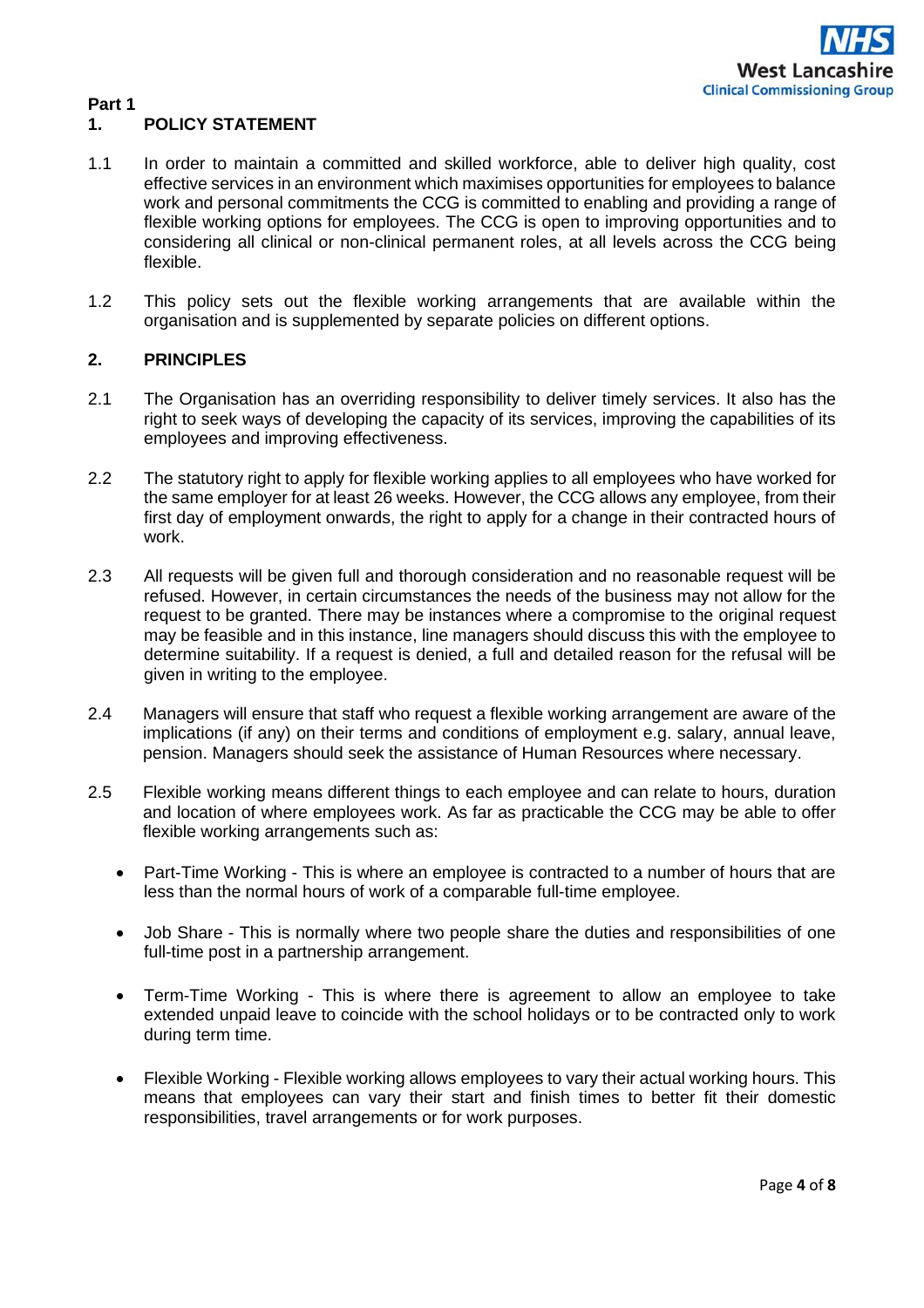

- Annual Hours This is where a person works a specific number of hours each year, with the hours being unevenly distributed throughout the year.
- Compressed hours This is where longer hours each day can be worked to take time off e.g. 10 days (37.5 x 2) worked over 9 days. 5 days working over 4 days will not normally be considered.
- Flexible Rostering Using periods of work of differing lengths within an agreed overall period.
- Voluntary reduced working time This is where people work reduced hours by agreement at a reduced salary.
- Variation to Agreed Working Pattern This is where, by agreement, days off can be irregular to enable, for example, access by separated parents to their children and flexible rostering.
- Flexible Retirement
- 2.7 Where a request for a permanent change to an employee working arrangements is requested the organisation reserves the right to impose a trial period, the length of which will be at the line managers discretion but will normally be between 3 and 6 months, to establish whether or not the new working arrangements meet service needs.
- 2.8 Employees are able to apply no more than once per year.

#### **3. EQUALITY**

3.1 In applying this policy, the Organisation will have due regard for the need to eliminate unlawful discrimination**,** promote equality of opportunity**,** and provide for good relations between people of diverse groups, in particular on the grounds of the following characteristics protected by the Equality Act (2010); age, disability, gender, gender reassignment, marriage and civil partnership, pregnancy and maternity, race, religion or belief, and sexual orientation, in addition to offending background, trade union membership, or any other personal characteristic.

#### **4. MONITORING & REVIEW**

4.1 The policy and procedure will be reviewed periodically by the HR team in conjunction with operational managers at the CCG and Trade Union representatives. Where review is necessary due to legislative change, this will happen immediately.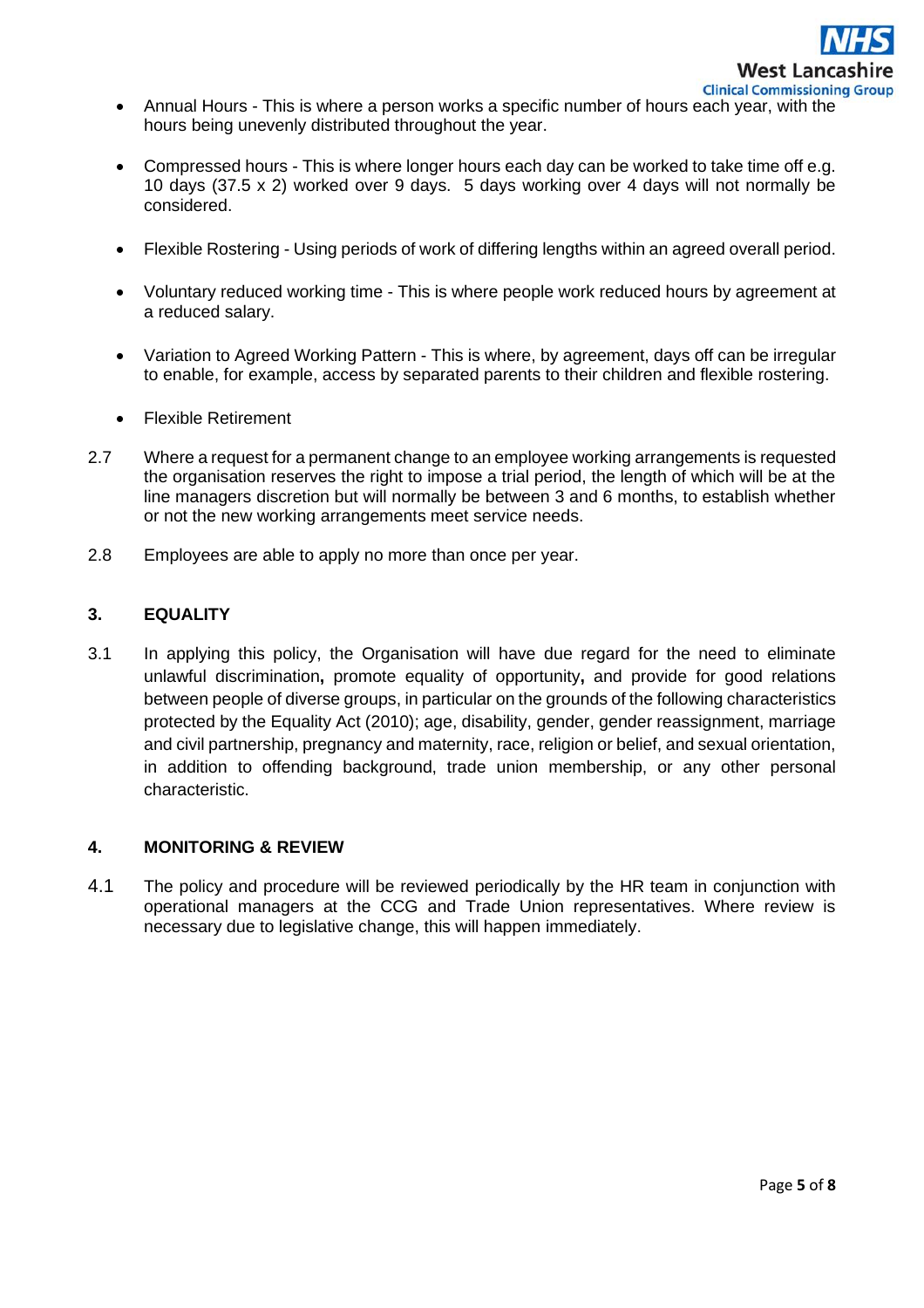### **PART 2**

#### **1. PROCEDURE**

- 1.1 An employee has the right to be accompanied by their trade union representative or a work colleague at every stage of this procedure.
- 1.2 A request to change the contracted hours of work must be made by the employee in writing using the attached proforma (Appendix 1) and submitting to their line manager. The proforma must:-
	- be dated and submitted allowing sufficient time between the submission of the request and the proposed start date for the application to be considered;
	- include the reason the request is being made and whether or not it is being made under the statutory right to apply to work flexibly;
	- state whether a previous application has been made and, if so, the date on which it was made;
	- include details of the proposed change, and proposed start date, and an explanation of the employee's view of the impact on the CCG's business/team/department and how this may be dealt with;
	- relate to hours, times or place of work requested;
	- outline any potential barriers or benefits that can be identified to support the business case.
- 1.3 The line manager will acknowledge the request and, if necessary, will arrange a meeting with the employee to discuss the application, to be held no later than 28 calendar days after the date of application.
- 1.4 A decision will be made within 14 calendar days of the meeting and the employee notified in writing. The notification will either:-
	- accept the request and establish a start date and any other action or
	- confirm a compromise agreed at the meeting or
	- reject the request, detailing all of the facts and demonstrating the business rationale behind the decision.
	- Include details of the appeals process
- 1.5 Should the application be approved, the change will be made on a permanent basis, unless all parties have agreed at the outset that the arrangement is time limited. In this instance line managers must confirm in writing, the period that the working arrangements will be reviewed. This will allow the manager and the employee to review the working arrangements to ensure that they continue to be fit for purpose and allow for refinement, if necessary. A trial period may also be agreed.
- 1.6 Applications for flexible working arrangements will be refused only for one or more of the following reasons:
	- the burden of additional costs;
	- detrimental effect on ability to meet customer demand;
	- inability to reorganise work among existing staff;
	- inability to recruit additional staff;
	- detrimental impact on quality;
	- detrimental impact on performance;
	- insufficiency of work during the periods the employee proposes to work;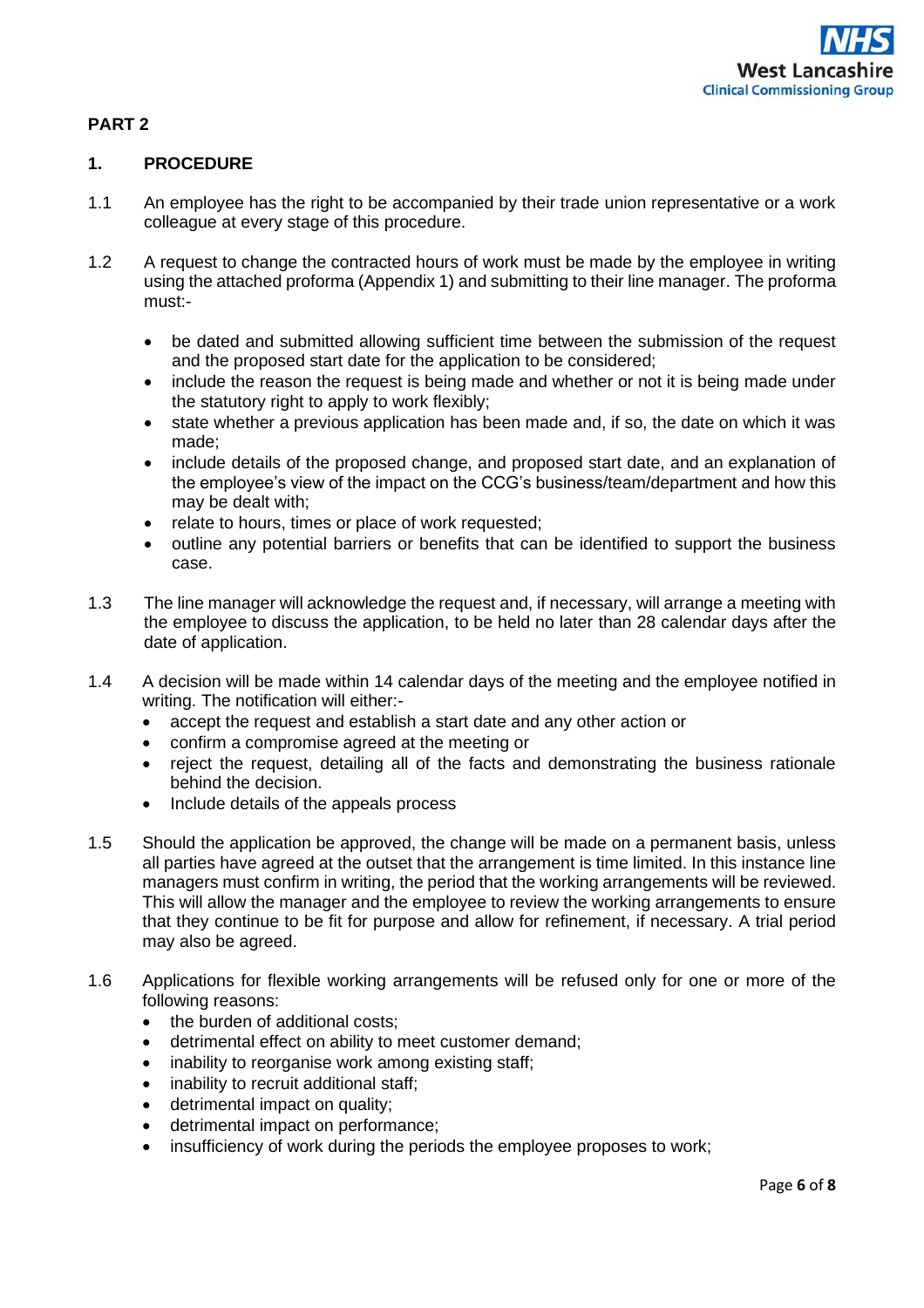

• planned structural changes.

1.7 If the proposal is refused, the employee will be allowed another 14 calendar days in which to appeal.

#### **2. Appeal Procedure**

- 2.1 The employee must submit their appeal in writing using the attached proforma (Appendix 1) within 14 calendar days of them being informed of the decision.
- 2.2 The appeal will be acknowledged in writing and an appeal meeting arranged.
- 2.3 The appeal meeting should take place within 14 calendar days of the notice of the appeal and will be heard by the line manager of the manager who made the original decision, or someone at an equivalent level.
- 2.4 The employee has the right to be accompanied by their trade union representative or a work colleague at this meeting.
- 2.5 The decision on the appeal must be given within a further 14 calendar days and is final.